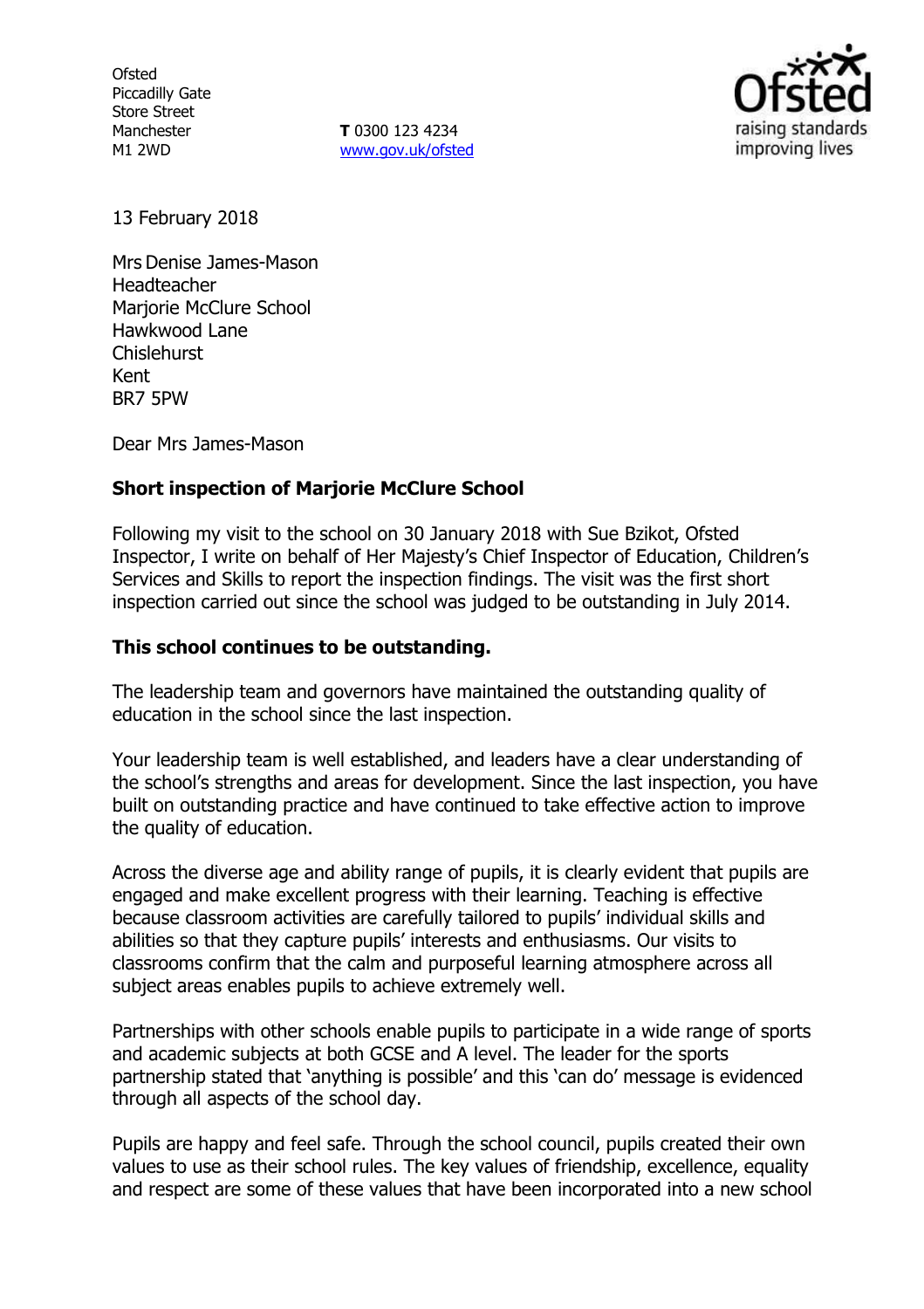

song. This they proudly sang at assembly during the inspection, with great enthusiasm.

Parents and carers are very supportive of the school. Almost all parents believe that the school supports the needs of their children well and would recommend the school to another parent. One parent spoke of how the school works with both the child and family to achieve the best possible outcomes.

Governors use their experience and expertise to challenge and support leaders to ensure that the school continues to improve and provide outstanding learning opportunities for all pupils.

# **Safeguarding is effective.**

You have ensured that all safeguarding arrangements are fit for purpose and that records are detailed and accurate. All members of the leadership team have designated safeguarding training and are conversant with the systems needed to support the welfare of the pupils should you, as the designated safeguarding lead, be off-site or unavailable. There are secure and transparent systems in place across the school to ensure that all pupils are safe and protected.

When required, referrals are promptly made and followed up if necessary. Outside agencies are used appropriately to support both children and families. Records of checks on the suitability of staff are well managed and fully compliant with all necessary information about staff, volunteers and governors recorded.

Attendance concerns are addressed effectively and, where needed, outside agencies are enlisted to support both pupils and their families. Parents' meeting sessions have been established and cover topics relevant to ongoing support for pupils and their families. Effective action is taken to improve the attendance of pupils who are absent for medical reasons, with creative outcomes including offering home-school support for phased returns to the school environment.

Pupils feel safe at school and they voiced this very clearly through discussion with inspectors over the course of the day and at the school council meeting. Pupils were clear that they would talk to a teacher or other adult in their class if they were feeling worried or had a problem. They had no hesitation in saying that they knew their problems would be listened to. Pupils are happy and feel safe at school.

# **Inspection findings**

■ At the start of the inspection, we agreed to look at how effectively leaders monitor and evaluate pupils' progress. A very clear assessment and tracking system has been created to collect, monitor and analyse academic progress and achievement of education, health and care plan outcomes, as well as pupils' wellbeing overall. Progress is closely monitored so that individual and whole-group interventions can be put in place where additional support is required to secure stronger progress. Individual pupils achieve consistently well across all year groups from the early years to post-16. Nevertheless, leaders acknowledge that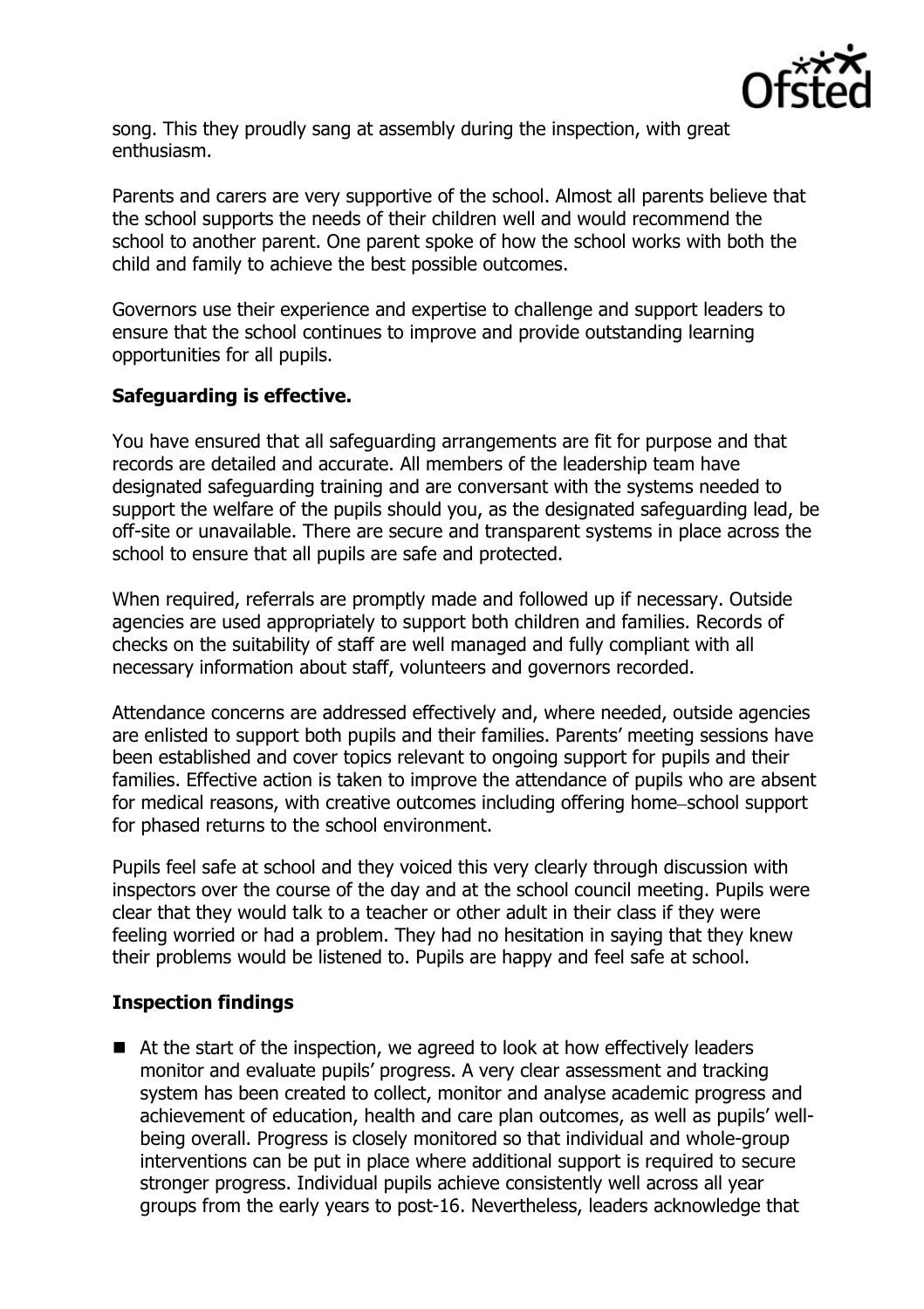

the range of 14 to 19 courses is currently underdeveloped.

- D Joint working and engagement with the local authority and partnership schools ensure that school systems are robust and transparent. The school community effectively uses school assessment information. For example, teaching staff use the information to plan interesting activities to ensure that they are set at the correct level to match pupils' skills and abilities. Governors use these data to hold school leaders to account for the school's performance.
- Resources across the school are well used to support pupils' progress. Staff use signing, touch cues, symbol and hearing support adaptors to ensure that pupils are able to communicate effectively and engage with their learning. Pupils are very proud of their achievements and are well supported for these successes by the staff team. The pupils take pride in their work and were happy to share what they were learning.
- We next looked at the school's curriculum to ensure that all pupils make at least good progress and are able to proceed to the next stage of their education. The curriculum is well-balanced to meet the individual learning needs of all pupils. The curriculum provides many opportunities for pupils to develop their communication, literacy and numeracy skills. Partnership opportunities are well placed to enhance the curriculum delivery and improve pupils' learning outcomes.
- $\blacksquare$  Finally, we looked at how effective leaders have been in improving the training and development of staff, and in particular teaching assistants. This was because this was highlighted at the previous inspection as an area for improvement. You have upskilled staff to become trainers for specific interventions and strategies, such as behaviour management and safeguarding. You and senior leaders have created an effective training and development programme that ensures that staff are able to support pupils in their learning.
- **Inspection evidence shows that pupils make strong progress across a range of** subjects because they are extremely well taught. The warm, friendly and caring school ensures that pupils feel safe and secure. Staff, pupils and the governing body are clearly passionate and committed to the school vision and ethos of 'Inspiring success'.

## **Next steps for the school**

Leaders and those responsible for governance should ensure that:

 $\blacksquare$  the pathways for 14 to 19 curriculum options offer better opportunities for pupils through an increased availability of courses and learning options.